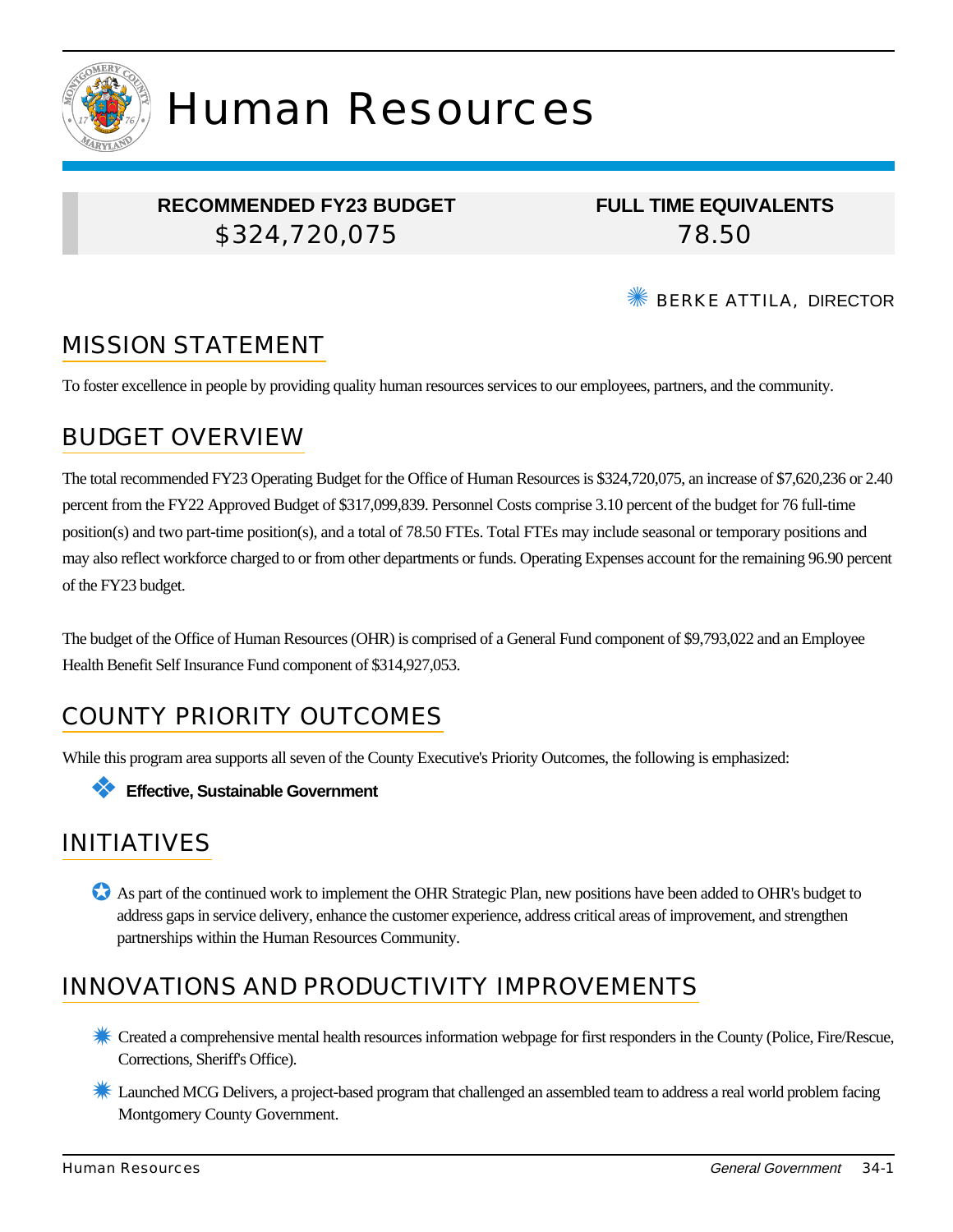- ✹ OMS Launched Employee COVID-19 Vaccine Disclosure System.
- ✹ Improved police stress management office space to ensure compliance with COVID-19 related protocols for continuation of in-person mental health service delivery.
- Implemented electronic health record system to streamline documentation and logistical tasks for improved service delivery.
- ✹ Automated the Tuition Assistance Program application process to enhance and improve the time to review and approve applications.
- ✹ Automated and streamlined the certification process for completing Continuing Education Units (CEU) for users, improved distribution time, and partially eliminated the manual process for licensure compliance.
- **K** Launched eMultilingual in March 2021, significantly reducing data entry for staff and expediting time to certify for employees and candidates.
- **<del></del>** Digitized public safety promotional records.

# PROGRAM CONTACTS

Contact Jennifer Shovlin of the Office of Human Resources at 240.777.5039 or Corey Orlosky of the Office of Management and Budget at 240.777.2762 for more information regarding this department's operating budget.

# PROGRAM PERFORMANCE MEASURES

Performance measures for this department are included below (where applicable), with multi-program measures displayed at the front of this section and program-specific measures shown with the relevant program. The FY22 estimates reflect funding based on the FY22 Approved Budget. The FY23 and FY24 figures are performance targets based on the FY23 Recommended Budget and funding for comparable service levels in FY24.

# PROGRAM DESCRIPTIONS

#### ✺ Business Operations and Performance

The Business Operations and Performance Division is comprised of the Classification, Compensation, Workforce Performance, and Strategy and Innovation teams. The Classification and Compensation team reviews and evaluates the duties and responsibilities of individual positions and occupational classes in response to employee, department, and union requests to assure that positions are correctly assigned at comparable grade levels. This team also ensures that employees are accurately and appropriately compensated through technical analysis and equitable application of compensation systems and procedures. The team designs compensation plans and provides leadership to departments on performance-based pay. The Classification and Compensation team is also responsible for oversight and administration of the County's compensation policies.

Workforce Performance consists of the Performance Management team. Performance management is a continuous process, which includes creating performance appraisals, observing and documenting performance and behavior, providing feedback, coaching, mentoring, and evaluating employees. The goal is to help employees and supervisors achieve Montgomery County's overall vision of efficient, effective, innovative, and responsive delivery of quality services.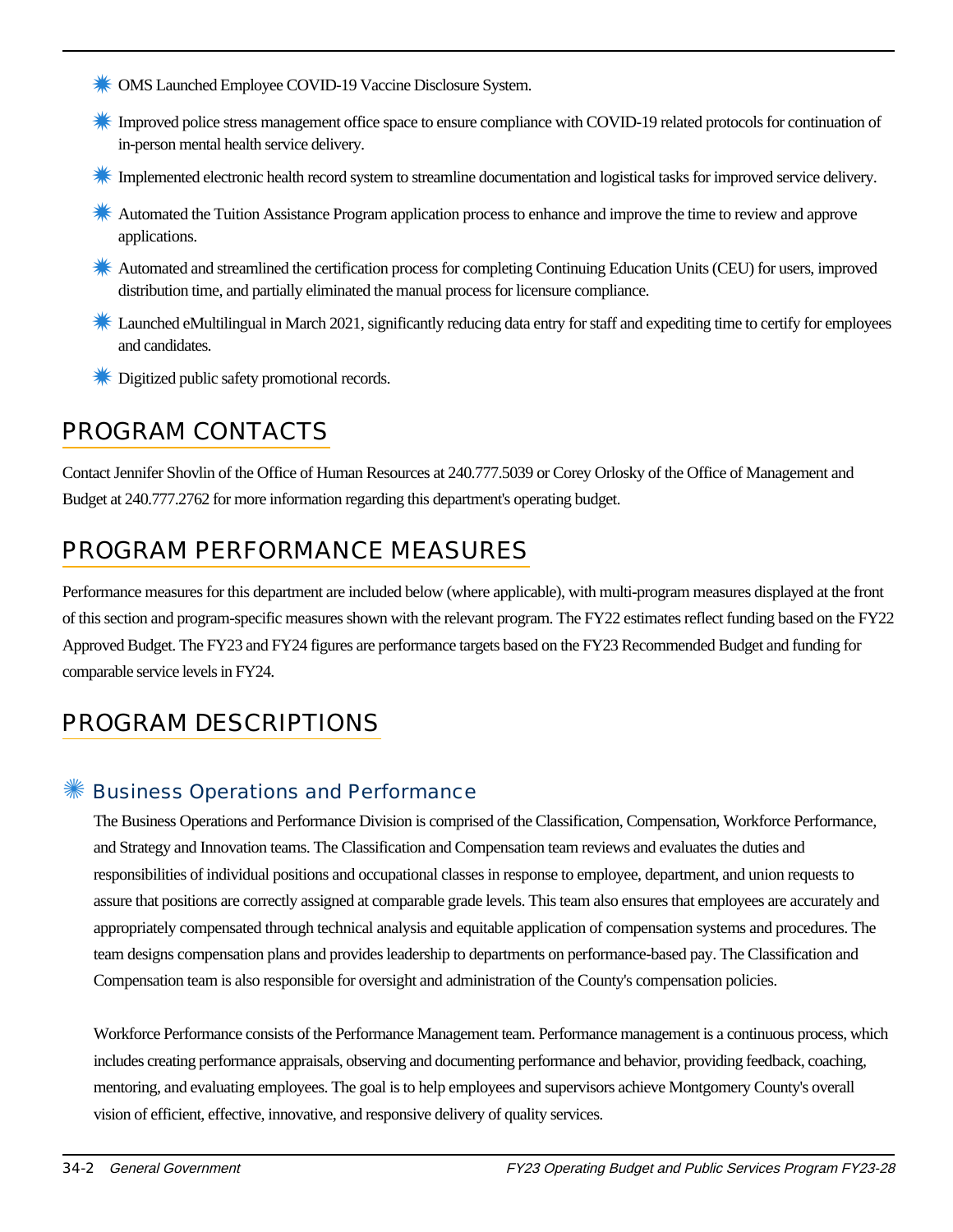Strategy and Innovation is designed to assess, define, and execute an HR governance and service delivery model that focuses on the creation of a more streamlined, synergistic, consistent, and cost-effective execution of HR policies, collective bargaining agreements, services, programs, and other human capital related initiatives. In addition, the problem solver positions are dedicated to the development and management of process improvement initiatives, data analytics, and OHR performance goals and objectives while serving as a ready resource to support OHR divisions on solving complex business and operational issues.

| <b>Program Performance Measures</b>                                                  | Actual<br><b>FY20</b> | Actual<br><b>FY21</b> | <b>Estimated</b><br><b>FY22</b> | Target<br><b>FY23</b> | Tarqet<br><b>FY24</b> |
|--------------------------------------------------------------------------------------|-----------------------|-----------------------|---------------------------------|-----------------------|-----------------------|
| Job classification activities completed                                              | 162                   | 103                   | 113                             | 125                   | 130                   |
| Number of new hire salary equity analyses completed                                  | 341                   | 189                   | 197                             | 210                   | 230                   |
| Average days to complete new hire salary equity analyses                             | 18                    | 11                    | 15                              | 13                    | 11                    |
| Average days to complete non-study job classifications related to hires <sup>1</sup> | 25                    | 10                    | 16                              | 12                    | 10                    |
| Percent of job classifications reviewed/studied within the past 10 years             | 24%                   | 28%                   | 30%                             | 32%                   | 34%                   |

**1** Data not available prior to FY20

| <b>FY23 Recommended Changes</b>                                                                                                                                                                          | <b>Expenditures</b> | <b>FTEs</b> |
|----------------------------------------------------------------------------------------------------------------------------------------------------------------------------------------------------------|---------------------|-------------|
| <b>FY22 Approved</b>                                                                                                                                                                                     | 1,010,904           | 7.00        |
| Enhance: Classification and Compensation Support                                                                                                                                                         | 314.432             | 4.00        |
| Multi-program adjustments, including negotiated compensation changes, employee benefit changes,<br>changes due to staff turnover, reorganizations, and other budget changes affecting multiple programs. | 612.392             | 4.00        |
| <b>FY23 Recommended</b>                                                                                                                                                                                  | 1,937,728           | 15.00       |

#### Director's Office

The Director's Office provides services to the department: Executive management and recruitment; policy direction; strategic and financial planning; communications and public relations; and resources management. In addition, the Office provides consultation services on human resources matters to the County Executive and other department Directors. The Director's Office is responsible for human resources policy development and planning, the administration of human resources programs, ensuring the integrity of the merit system, and directing the design and implementation of new initiatives to better serve customers and improve organizational performance.

The Director's Office is comprised of the following.

- Information Technology provides management and oversight of the Department's information technology initiatives.
- Administrative Services provides management and oversight of the Office's procurement of goods and services, budget preparation, administration, and financial management of the Employee Health Benefits Fund, and management over the Records Management Section. The team also remits payments to benefit program carriers and third party administrators, approves invoices, and remits bills to employees and retirees as necessary.
- Communications and Strategic Planning provides management and coordination of communications strategies, and website content management.

| <b>FY23 Recommended Changes</b> | Expenditures | <b>FTEs</b> |
|---------------------------------|--------------|-------------|
|---------------------------------|--------------|-------------|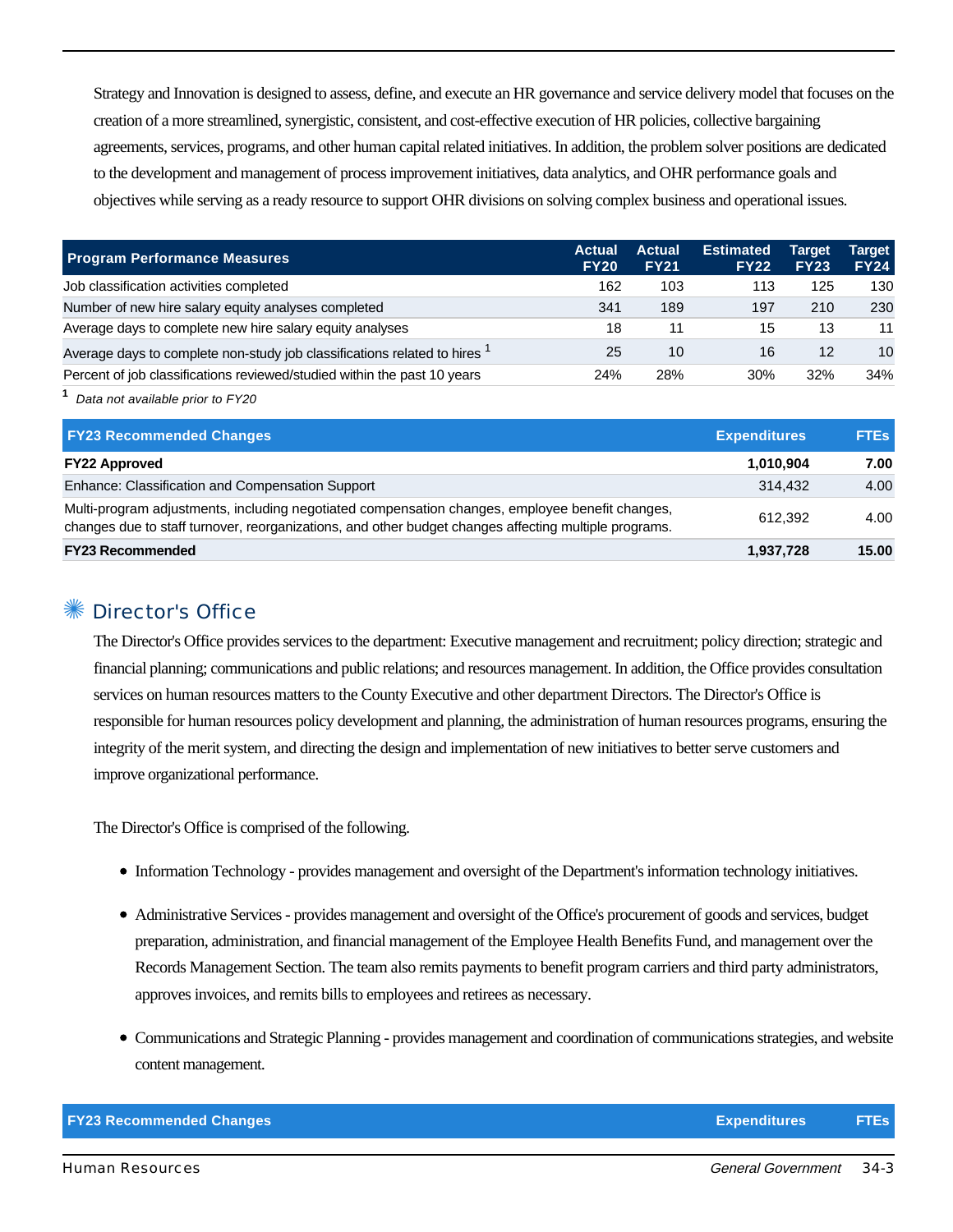| <b>FY23 Recommended Changes</b>                                                                                                                                                                          | <b>Expenditures</b> | <b>FTEs</b> |
|----------------------------------------------------------------------------------------------------------------------------------------------------------------------------------------------------------|---------------------|-------------|
| <b>FY22 Approved</b>                                                                                                                                                                                     | 3,528,083           | 24.40       |
| Multi-program adjustments, including negotiated compensation changes, employee benefit changes,<br>changes due to staff turnover, reorganizations, and other budget changes affecting multiple programs. | (307, 323)          | (3.65)      |
| <b>FY23 Recommended</b>                                                                                                                                                                                  | 3,220,760           | 20.75       |

## ✺ EEO Compliance and Diversity Management

The Equal Employment Opportunity (EEO) and Diversity Management team ensures compliance with local, State, and Federal discrimination laws, as well as Montgomery County Personnel Regulations Section 5, related to EEO. The Division provides mandatory and customized training to employees and managers concerning equal employment and diversity management. The training also extends to civilian and public safety employees. The Division is responsible for mandated Federal and State EEO-related reporting requirements, EEO certifications, data/statistical analyses, and other EEO related reporting compliance associated with grant funding. The Division's primary responsibility is EEO compliance as it relates to the investigation of EEO complaints, monitoring departmental investigations, providing guidance and assistance to managers/supervisors related to EEO matters and resolution of EEO issues/complaints including mediation and reaching amicable resolution of EEO complaints.

| <b>Program Performance Measures</b>                                                          | <b>FY20</b> | <b>FY21</b> | Actual Actual Estimated Target Target | <b>FY22 FY23</b> | <b>FY24</b> |
|----------------------------------------------------------------------------------------------|-------------|-------------|---------------------------------------|------------------|-------------|
| Number of Equal Employment Opportunity complaints/inquiries received                         | 145         | 172         | 180                                   | 198              | 195         |
| Number of participants in Equal Employment Opportunity and diversity management<br>trainings | 1.288       | 2.129       | 2.000                                 | 2.000            | 2.000       |
| Percent of Equal Employment Opportunity cases with successful resolution                     | 26%         | 60%         | 38%                                   | 40%              | 45%         |
| Percent of trainings that are customized for departments                                     | 41%         | 52%         | 49%                                   | 54%              | 55%         |

| <b>FY23 Recommended Changes</b>                                                                                                                                                                          | <b>Expenditures</b> | <b>FTES</b> |
|----------------------------------------------------------------------------------------------------------------------------------------------------------------------------------------------------------|---------------------|-------------|
| <b>FY22 Approved</b>                                                                                                                                                                                     | 438.806             | 3.00        |
| Multi-program adjustments, including negotiated compensation changes, employee benefit changes,<br>changes due to staff turnover, reorganizations, and other budget changes affecting multiple programs. | 5.501               | 0.00        |
| <b>FY23 Recommended</b>                                                                                                                                                                                  | 444.307             | 3.00        |

## ✺ Health & Employee Welfare

The Health Insurance team manages and administers the County's health and welfare plans in accordance with County policy and local, State, and Federal laws. In addition to maintaining operations associated with annual open enrollment and program eligibility, the team provides customer service, communications, education, and counseling to County employees, participating County agency employees, retirees, and their dependents (over 45,000 total people) in a manner that ensures an understanding of program provisions and their value as part of total compensation.

The Wellness Program uses a dynamic, comprehensive, and data-driven strategy to promote employee engagement in health and well-being. The Wellness Program provides employee wellness activities such as health screenings, educational seminars, wellness and fitness classes, and incentive programs, and utilizes communication channels such as web, social media, and a monthly newsletter.

The Stress Management team promotes the emotional, mental, and physical well-being of Montgomery County Police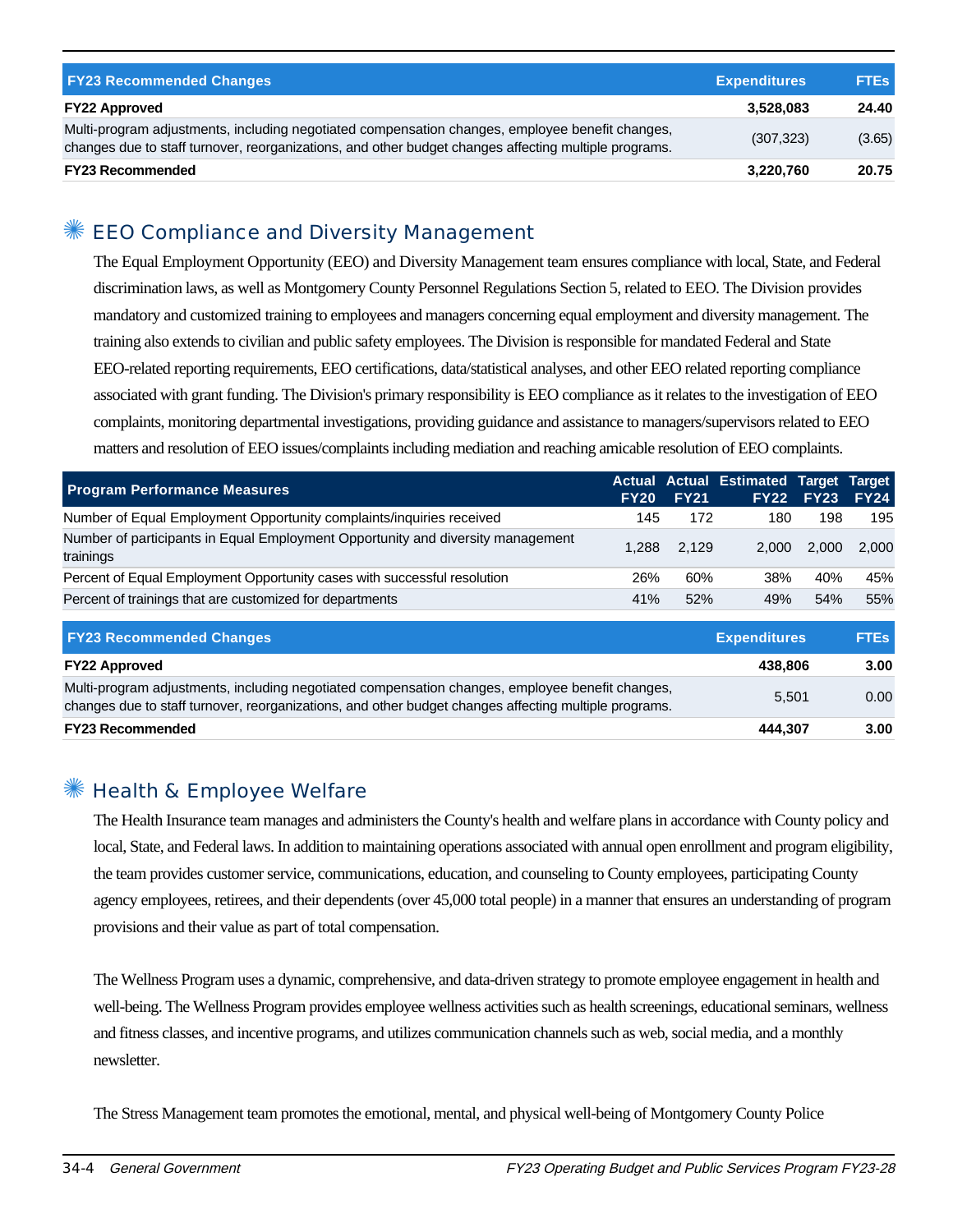Department employees and their family members through counseling, training, consultation services, and peer support.

| <b>Program Performance Measures</b>                                                 | <b>FY20</b> | <b>FY21</b> | Actual Actual Estimated Target Target | <b>FY22 FY23</b> | <b>FY24</b> |
|-------------------------------------------------------------------------------------|-------------|-------------|---------------------------------------|------------------|-------------|
| Number of employees enrolled in Virgin Pulse wellness program                       | 6.081       | 6.324       | 6.300                                 | 6.400            | 6,450       |
| Percent of employees actively engaged in Virgin Pulse wellness program              | 51%         | 47%         | 47%                                   | 49%              | 51%         |
| Percent of Virgin Pulse wellness program users whose chronic disease risk decreases | 82%         |             |                                       |                  |             |

| <b>FY23 Recommended Changes</b>                                                                                                                                                                          | <b>Expenditures</b> | <b>FTEs</b> |
|----------------------------------------------------------------------------------------------------------------------------------------------------------------------------------------------------------|---------------------|-------------|
| <b>FY22 Approved</b>                                                                                                                                                                                     | 307,202,092         | 14.35       |
| Increase Cost: Claims Expenditure Adjustment                                                                                                                                                             | 5,855,120           | 0.00        |
| Add: Police Stress Management                                                                                                                                                                            | 140.515             | 1.00        |
| Enhance: Additional IT Support (General Fund)                                                                                                                                                            | 46.677              | 0.45        |
| Enhance: Additional IT Support (Employee Health Self Insurance Fund)                                                                                                                                     | 42.519              | 0.40        |
| Enhance: Conversion of Contract Services to Permanent Staff                                                                                                                                              | 35,840              | 1.00        |
| Multi-program adjustments, including negotiated compensation changes, employee benefit changes,<br>changes due to staff turnover, reorganizations, and other budget changes affecting multiple programs. | (127, 230)          | (1.35)      |
| <b>FY23 Recommended</b>                                                                                                                                                                                  | 313,195,533         | 15.85       |

## **Occupational Medical Services**

The Occupational Medical Services team (OMS) (including Fire and Rescue Occupational Medical Services) provides multidisciplinary occupational medical services, such as work-related medical and safety-hazard assessments to promote the health, wellness, and productivity of the County workforce. OMS also administers the County's drug and alcohol testing and centralized Family and Medical Leave programs. OMS also includes the County's Disability Program Manager who administers the County's Americans with Disabilities Act (ADA) program.

| <b>Program Performance Measures</b>                                                               | <b>FY20</b> | <b>FY21</b> | Actual Actual Estimated Target Target | <b>FY22 FY23</b> | <b>FY24</b> |
|---------------------------------------------------------------------------------------------------|-------------|-------------|---------------------------------------|------------------|-------------|
| Number of mandatory incumbent physical exams performed by Occupational Medical<br><b>Services</b> | 2.424       | 1.348       |                                       | 3.000 3.150      | 3,310       |
| Number of candidates processed for medical clearances                                             | 1.808       | 1.305       | 2.150                                 | 2.258            | 2.370       |
| Percent of medical encounters processed within five days of visit                                 | 74%         | 79%         | 82%                                   | 85%              | 89%         |
| Average patient length of stay from sign in to discharge (minutes)                                | 70          | 67.5        | 70                                    | 70               | 73          |
| Percent of mandatory incumbent physical exams completed within required timeline                  | 78%         | 89.5%       | 85%                                   | 91%              | 93%         |

| <b>FY23 Recommended Changes</b>                                                                                                                                                                          | <b>Expenditures</b> | <b>FTEs</b> |
|----------------------------------------------------------------------------------------------------------------------------------------------------------------------------------------------------------|---------------------|-------------|
| <b>FY22 Approved</b>                                                                                                                                                                                     | 2,206,288           | 2.00        |
| Enhance: OMS/FROMS Additional Support                                                                                                                                                                    | 91.024              | 0.00        |
| Increase Cost: CPI Adjustment - OMS/FROMS Clinic Contract                                                                                                                                                | 65.085              | 0.00        |
| Multi-program adjustments, including negotiated compensation changes, employee benefit changes,<br>changes due to staff turnover, reorganizations, and other budget changes affecting multiple programs. | 42.360              | 1.00        |
| <b>FY23 Recommended</b>                                                                                                                                                                                  | 2,404,757           | 3.00        |

#### ✺ Recruitment and Selection

The Recruitment and Selection team is responsible for attracting, hiring, promoting and retaining candidates for County departments and agencies that result in a highly skilled, competent, and diverse workforce. The Team engages in a wide variety of outreach activities designed to ensure quality and diversity in the candidate population to include recruitment planning, guidance,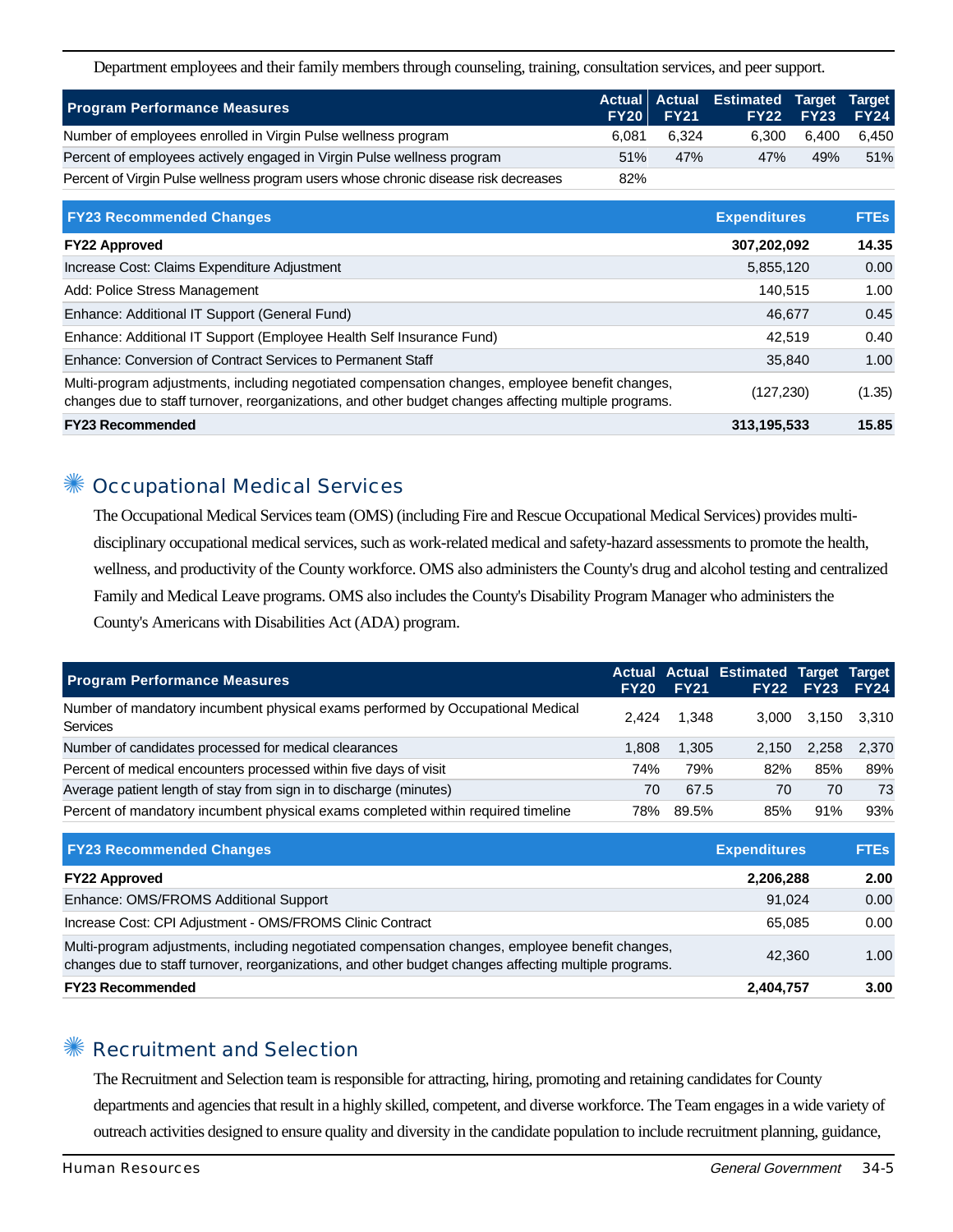and advisory services to departments and agencies on selection and hiring. In addition, the Team conducts new employee orientation; administers reductions-in-force; designs and administers public safety promotional examinations and other employment tests; administers the County's Internship, Senior Fellow program, Position and Career Education program (PACE), Multilingual, Job Fairs and coordinates County transfers, demotions, promotions, noncompetitive reappointments, and retiree rehiring; manages the County's Disability and Veteran Employment Initiatives; provides selection guidelines training on interviewing and selecting employees; community and employee briefing trainings on the County's employment process and interview/resume preparation; reviews and validates all County compensation (wage equity, within grade salary requests, temporary promotion, promotion, and demotion salary requests), develops candidate qualification templates (minimum qualifications/preferred criteria), and validates candidate qualifications; and facilitates priority consideration placements.

| <b>Program Performance Measures</b>                                                  | <b>Actual</b><br><b>FY20</b> | <b>Actual</b><br><b>FY21</b> | <b>Estimated</b><br><b>FY22</b> | <b>Target</b><br><b>FY23</b> | <b>Target</b><br><b>FY24</b> |
|--------------------------------------------------------------------------------------|------------------------------|------------------------------|---------------------------------|------------------------------|------------------------------|
| Number of people hired                                                               | 1,382                        | 816                          | 850                             | 950                          | 1,050                        |
| Percent of vacancies filled within target duration                                   | 51%                          | 60%                          | 55%                             | 60%                          | 65%                          |
| Average number of days to fill a vacant County position                              | 108                          | 90                           | 91                              | 86                           | 81                           |
| Percent of new hires who are racial minorities (compared to County labor force: 56%) | 57%                          | 50%                          | 56%                             | 57%                          | 58%                          |
| <b>FY23 Recommended Changes</b>                                                      |                              |                              | <b>Expenditures</b>             |                              | <b>FTEs</b>                  |
| <b>FY22 Approved</b>                                                                 |                              |                              | 1,826,708                       |                              | 12.40                        |
| Enhance: Applicant Tracking System                                                   |                              |                              | 530,000                         |                              | 0.00                         |
| <b>Enhance: Recruitment Strategies</b>                                               |                              |                              | 135,620                         |                              | 2.00                         |
|                                                                                      |                              |                              |                                 |                              |                              |

Technical Adj: LEAP4MCG Program 0 1.00 Multi-program adjustments, including negotiated compensation changes, employee benefit changes, changes due to staff turnover, reorganizations, and other budget changes affecting multiple programs. (26,803) 0.00 **FY23 Recommended 2,465,525 15.40**

## ✺ Training and Organizational Development

The Training and Organizational Development team provides training, workforce planning, and organizational effectiveness programs and activities that increase the knowledge, skills, and abilities of the County's workforce. The Team offers professional development opportunities to employees and managers through online learning and instructor-led classes, and designs performance improvement strategies and specialized training to meet specific departmental needs. The Team also designs shortand long-term business strategies to create required professional competencies, enhance organizational performance and effectiveness, and champions organizational change efforts to support the County's objectives.

| <b>Program Performance Measures</b>                                                                 | Actual<br><b>FY20</b> | <b>FY21</b> | <b>Actual Estimated Target</b><br>FY22 | <b>FY23</b> | Target<br><b>FY24</b> |
|-----------------------------------------------------------------------------------------------------|-----------------------|-------------|----------------------------------------|-------------|-----------------------|
| Number of training classes offered                                                                  | 745                   | 1,039       | 750                                    | 750         | 750                   |
| Percent of employees who participate in at least two non-mandatory training/development<br>programs | 19.5%                 | 14%         | 15%                                    | 17%         | <b>20%</b>            |
| Percent of training courses geared toward leadership development                                    | 4.0%                  | 11%         | 10%                                    | 13%         | 15%                   |
| Percent of computer skills trainees who report applying skills to current position                  | 98%                   | 92%         | 95%                                    | 95%         | 95%                   |
| <b>FY23 Recommended Changes</b>                                                                     |                       |             | <b>Expenditures</b>                    |             | <b>FTEs</b>           |
| <b>FY22 Approved</b>                                                                                |                       |             | 886,958                                |             | 4.50                  |
| Enhance: MCG LEADS                                                                                  |                       |             | 156,185                                |             | 1.00                  |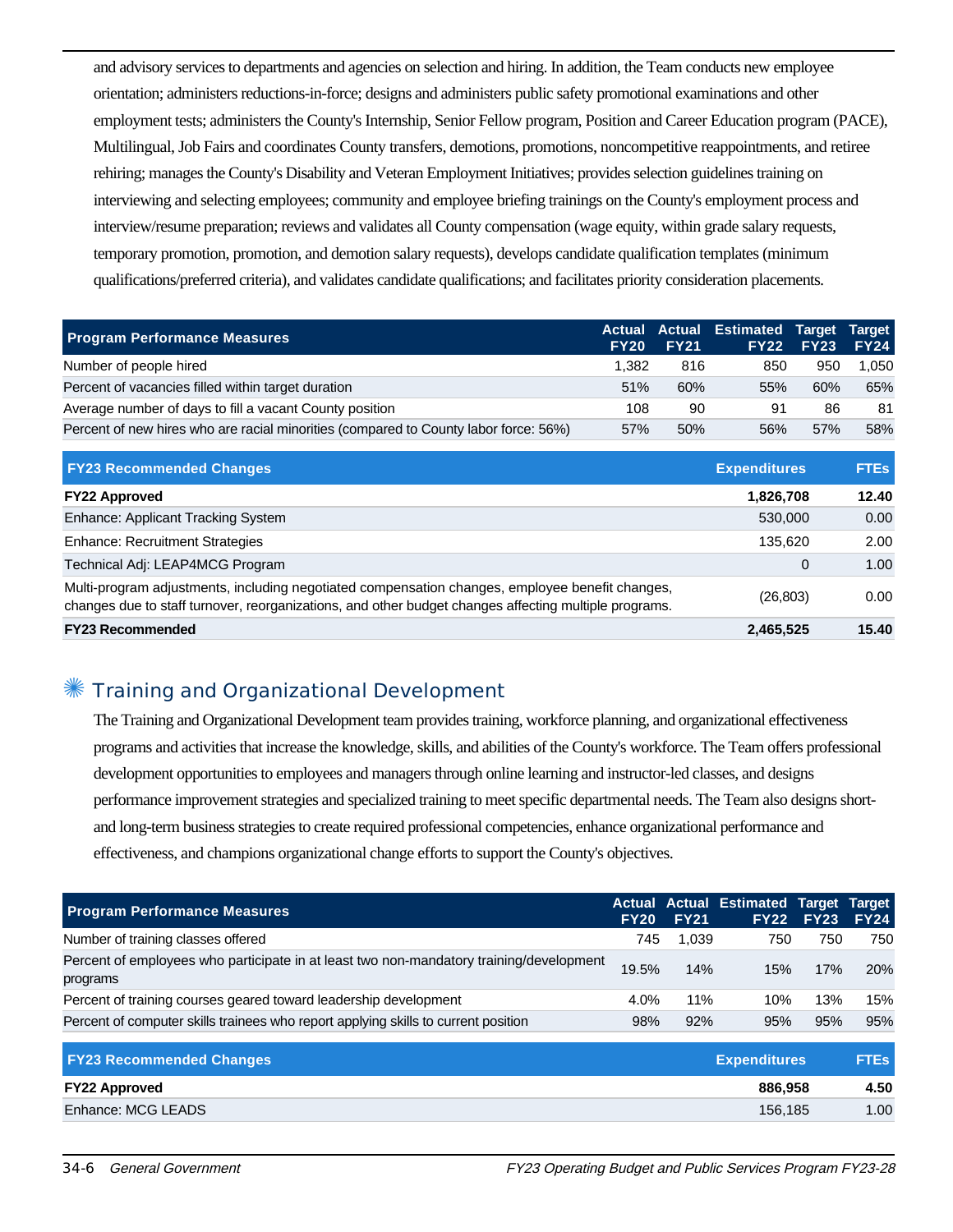| <b>FY23 Recommended Changes</b>                                                                                                                                                                          | <b>Expenditures</b> | <b>FTEs</b> |
|----------------------------------------------------------------------------------------------------------------------------------------------------------------------------------------------------------|---------------------|-------------|
| Multi-program adjustments, including negotiated compensation changes, employee benefit changes,<br>changes due to staff turnover, reorganizations, and other budget changes affecting multiple programs. | 8.322               | 0.00        |
| <b>FY23 Recommended</b>                                                                                                                                                                                  | 1,051,465           | 5.50        |

## BUDGET SUMMARY

|                                            | <b>Actual</b><br><b>FY21</b> | <b>Budget</b><br><b>FY22</b> | <b>Estimate</b><br><b>FY22</b> | <b>Recommended</b><br><b>FY23</b> | %Chg<br><b>Bud/Rec</b> |
|--------------------------------------------|------------------------------|------------------------------|--------------------------------|-----------------------------------|------------------------|
| <b>COUNTY GENERAL FUND</b>                 |                              |                              |                                |                                   |                        |
| <b>EXPENDITURES</b>                        |                              |                              |                                |                                   |                        |
| Salaries and Wages                         | 3,979,309                    | 4,722,473                    | 4,367,200                      | 5,373,766                         | 13.8%                  |
| <b>Employee Benefits</b>                   | 1,055,534                    | 1,191,427                    | 1,123,144                      | 1,364,908                         | 14.6%                  |
| <b>County General Fund Personnel Costs</b> | 5,034,843                    | 5,913,900                    | 5,490,344                      | 6,738,674                         | 13.9%                  |
| <b>Operating Expenses</b>                  | 2,365,206                    | 2,289,507                    | 2,448,052                      | 3,054,348                         | 33.4 %                 |
| <b>County General Fund Expenditures</b>    | 7,400,049                    | 8,203,407                    | 7,938,396                      | 9,793,022                         | 19.4 %                 |
| <b>PERSONNEL</b>                           |                              |                              |                                |                                   |                        |
| Full-Time                                  | 61                           | 65                           | 65                             | 76                                | 16.9%                  |
| Part-Time                                  | 2                            | 2                            | 2                              | 2                                 |                        |
| <b>FTEs</b>                                | 39.80                        | 43.80                        | 43.80                          | 53.25                             | 21.6%                  |
| <b>County General Fund Revenues</b>        | $\bf{0}$                     | $\bf{0}$                     | $\bf{0}$                       | $\bf{0}$                          |                        |

## EMPLOYEE HEALTH SELF INSURANCE

#### EXPENDITURES

| Salaries and Wages                                    | 2,346,353   | 2,412,318   | 2,218,235   | 2,599,532   | 7.8%    |
|-------------------------------------------------------|-------------|-------------|-------------|-------------|---------|
| <b>Employee Benefits</b>                              | 565,436     | 688,042     | 587,926     | 723,174     | 5.1 %   |
| <b>Employee Health Self Insurance Personnel Costs</b> | 2,911,789   | 3,100,360   | 2,806,161   | 3,322,706   | 7.2%    |
| <b>Operating Expenses</b>                             | 268,881,858 | 305,796,072 | 293,056,145 | 311,604,347 | 1.9%    |
| <b>Employee Health Self Insurance Expenditures</b>    | 271,793,647 | 308,896,432 | 295,862,306 | 314,927,053 | 2.0%    |
| PERSONNEL                                             |             |             |             |             |         |
| Full-Time                                             | 0           | 0           | 0           | 0           |         |
| Part-Time                                             | 0           | 0           | 0           | 0           |         |
| <b>FTEs</b>                                           | 23.85       | 23.85       | 23.85       | 25.25       | 5.9%    |
| <b>REVENUES</b>                                       |             |             |             |             |         |
| Investment Income                                     | 15,323      | 1,660       | 13,570      | 81,000      | 4779.5% |
| Medicaid/Medicare Reimbursement                       | 1,005,786   | 34,923,652  | 33,825,780  | 36,674,630  | 5.0%    |
| Miscellaneous Revenues                                | 0           | 0           | 0           | 20,000,000  |         |
| Other Charges/Fees                                    | 11,322,094  | 0           | 0           | 0           |         |
| Other Intergovernmental                               | 0           | 8,419,282   | 8,301,990   | 8,622,394   | 2.4%    |
| Self Insurance Employee Health Income                 | 61,833,106  | 265,553,498 | 260,935,796 | 249,562,262 | $-6.0%$ |
| <b>Employee Health Self Insurance Revenues</b>        | 74,176,309  | 308,898,092 | 303,077,136 | 314,940,286 | 2.0%    |

## GRANT FUND - MCG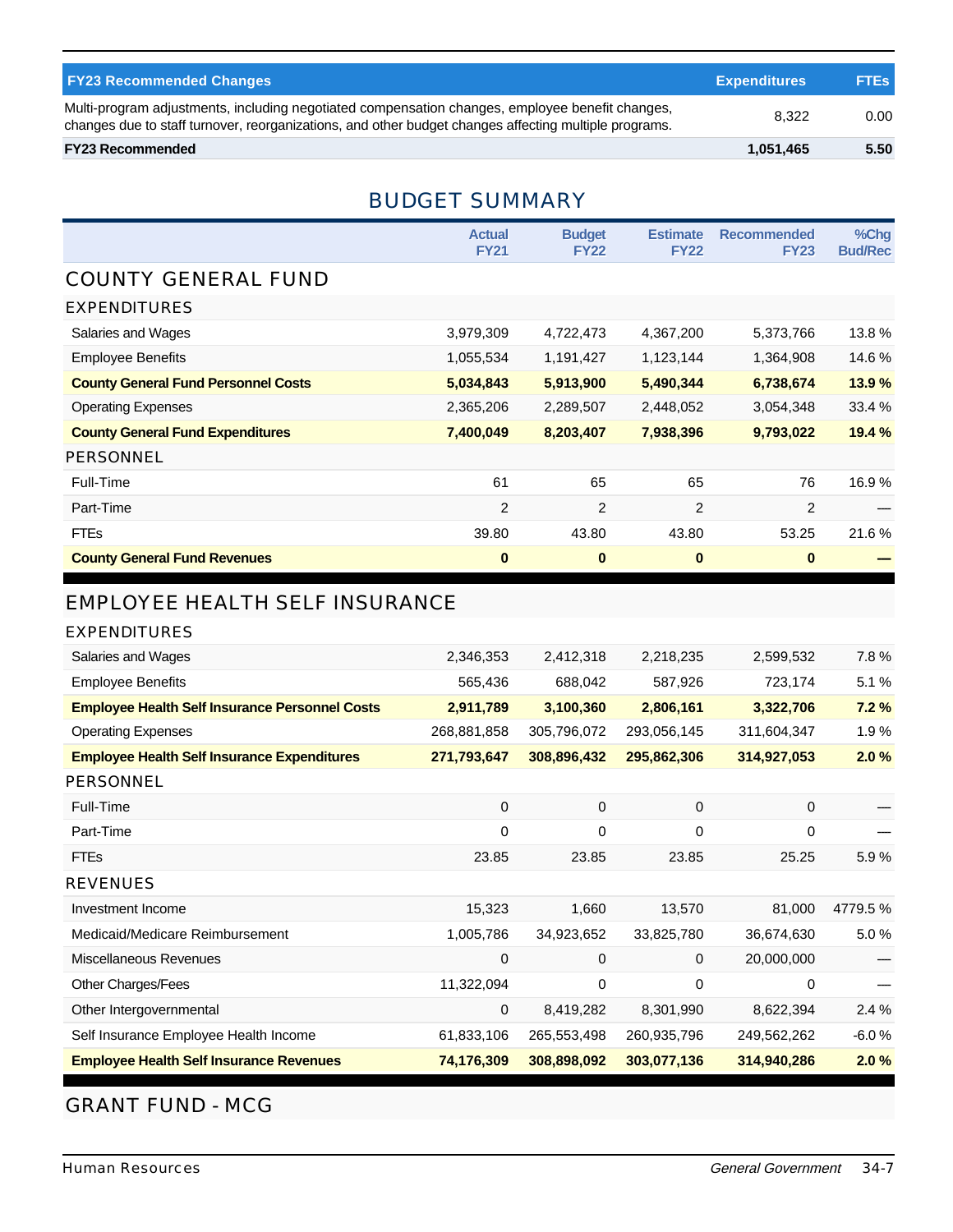## BUDGET SUMMARY

|                                         | <b>Actual</b><br><b>FY21</b> | <b>Budget</b><br><b>FY22</b> | <b>Estimate</b><br><b>FY22</b> | <b>Recommended</b><br><b>FY23</b> | %Chg<br><b>Bud/Rec</b> |
|-----------------------------------------|------------------------------|------------------------------|--------------------------------|-----------------------------------|------------------------|
| <b>EXPENDITURES</b>                     |                              |                              |                                |                                   |                        |
| Salaries and Wages                      | 8,090                        | $\mathbf 0$                  | 0                              | 0                                 |                        |
| <b>Employee Benefits</b>                | $\mathbf 0$                  | $\mathbf 0$                  | 0                              | $\Omega$                          |                        |
| <b>Grant Fund - MCG Personnel Costs</b> | 8,090                        | $\mathbf 0$                  | $\mathbf{0}$                   | $\mathbf{0}$                      |                        |
| <b>Operating Expenses</b>               | 35,964                       | $\pmb{0}$                    | $\mathbf 0$                    | $\mathbf 0$                       |                        |
| <b>Grant Fund - MCG Expenditures</b>    | 44,054                       | $\bf{0}$                     | $\mathbf{0}$                   | $\mathbf{0}$                      |                        |
| <b>PERSONNEL</b>                        |                              |                              |                                |                                   |                        |
| Full-Time                               | $\mathbf 0$                  | $\mathbf 0$                  | $\mathbf 0$                    | $\mathbf 0$                       |                        |
| Part-Time                               | $\Omega$                     | $\mathbf 0$                  | $\Omega$                       | $\Omega$                          |                        |
| <b>FTEs</b>                             | 0.00                         | 0.00                         | 0.00                           | 0.00                              |                        |
| <b>REVENUES</b>                         |                              |                              |                                |                                   |                        |
| <b>Federal Grants</b>                   | 44,054                       | $\mathbf{0}$                 | $\Omega$                       | $\Omega$                          |                        |
| <b>Grant Fund - MCG Revenues</b>        | 44,054                       | $\pmb{0}$                    | $\bf{0}$                       | $\mathbf{0}$                      |                        |
| DEPARTMENT TOTALS                       |                              |                              |                                |                                   |                        |

| <b>Total Expenditures</b>        | 279,237,750  | 317,099,839 | 303,800,702 | 324.720.075 | 2.4%   |
|----------------------------------|--------------|-------------|-------------|-------------|--------|
| <b>Total Full-Time Positions</b> | 61           | 65          | 65          | 76          | 16.9%  |
| <b>Total Part-Time Positions</b> | $\mathbf{P}$ |             |             |             | $\sim$ |
| <b>Total FTEs</b>                | 63.65        | 67.65       | 67.65       | 78.50       | 16.0%  |
| <b>Total Revenues</b>            | 74.220.363   | 308,898,092 | 303,077,136 | 314,940,286 | 2.0%   |

#### FY23 RECOMMENDED CHANGES

|                                                                                           | <b>Expenditures FTEs</b> |      |
|-------------------------------------------------------------------------------------------|--------------------------|------|
| <b>COUNTY GENERAL FUND</b>                                                                |                          |      |
| <b>FY22 ORIGINAL APPROPRIATION</b>                                                        | 8,203,407 43.80          |      |
| <b>Changes (with service impacts)</b>                                                     |                          |      |
| Enhance: Applicant Tracking System [Recruitment and Selection]                            | 530,000                  | 0.00 |
| Enhance: Classification and Compensation Support [Business Operations and Performance]    | 314,432                  | 4.00 |
| Enhance: MCG LEADS [Training and Organizational Development]                              | 156,185                  | 1.00 |
| Add: Police Stress Management [Health & Employee Welfare]                                 | 140,515                  | 1.00 |
| Enhance: Recruitment Strategies [Recruitment and Selection]                               | 135,620                  | 2.00 |
| Enhance: OMS/FROMS Additional Support [Occupational Medical Services]                     | 91,024                   | 0.00 |
| Enhance: Additional IT Support (General Fund) [Health & Employee Welfare]                 | 46,677                   | 0.45 |
| <b>Other Adjustments (with no service impacts)</b>                                        |                          |      |
| Increase Cost: Annualization of FY22 Compensation Increases                               | 91,258                   | 0.00 |
| Increase Cost: CPI Adjustment - OMS/FROMS Clinic Contract [Occupational Medical Services] | 65,085                   | 0.00 |
| Increase Cost: FY23 Compensation Adjustment                                               | 57,615                   | 0.00 |
| Increase Cost: Printing and Mail Adjustment                                               | 3,732                    | 0.00 |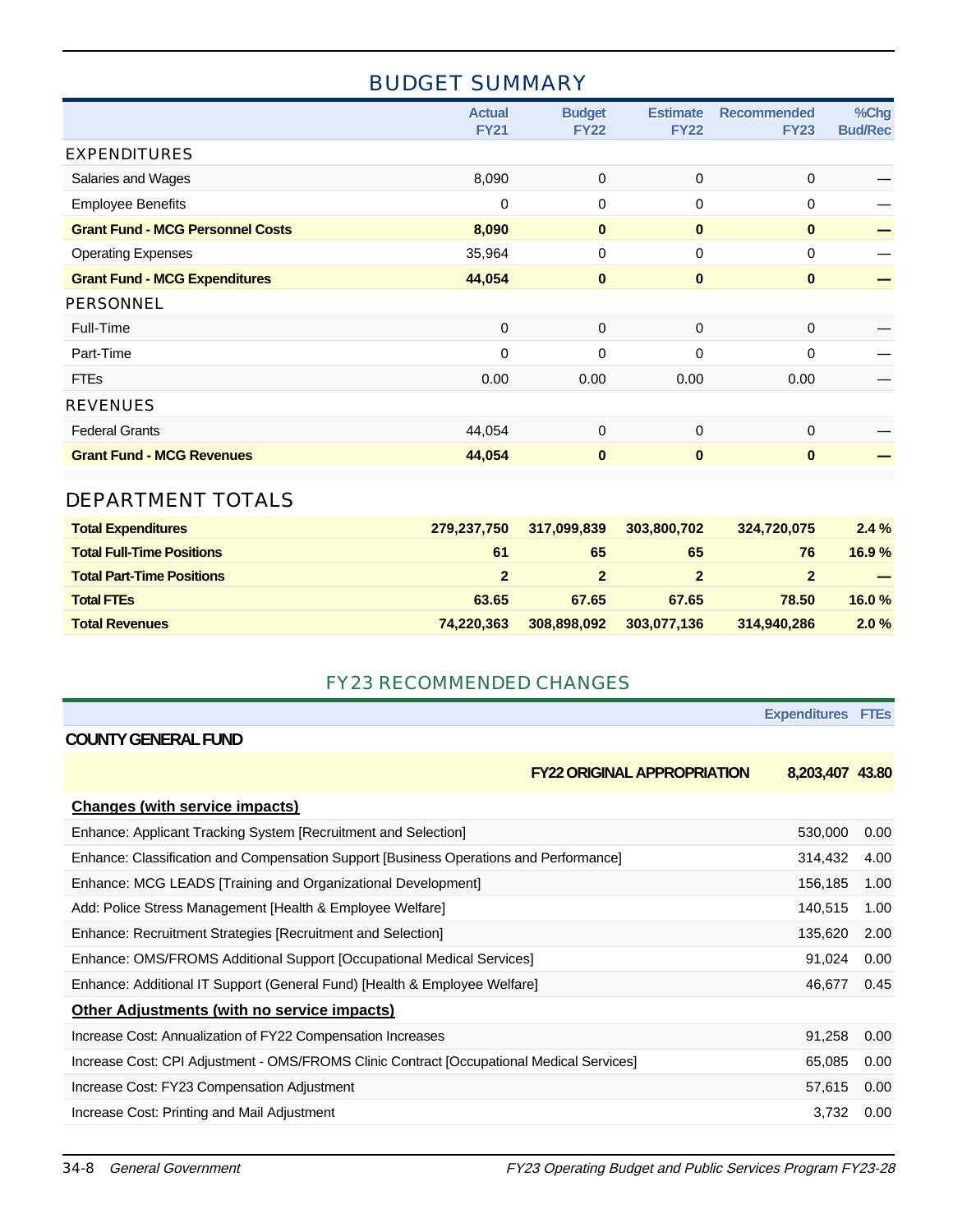#### FY23 RECOMMENDED CHANGES

|                                                                                                  | <b>Expenditures</b> | <b>FTEs</b> |
|--------------------------------------------------------------------------------------------------|---------------------|-------------|
| Technical Adj: LEAP4MCG Program [Recruitment and Selection]                                      | 0                   | 1.00        |
| Decrease Cost: Retirement Adjustment                                                             | (42, 528)           | 0.00        |
| <b>FY23 RECOMMENDED</b>                                                                          | 9,793,022 53.25     |             |
| <b>EMPLOYEE HEALTH SELF INSURANCE</b>                                                            |                     |             |
| <b>FY22 ORIGINAL APPROPRIATION</b>                                                               | 308,896,432 23.85   |             |
| <b>Changes (with service impacts)</b>                                                            |                     |             |
| Enhance: Additional IT Support (Employee Health Self Insurance Fund) [Health & Employee Welfare] | 42,519              | 0.40        |
| Enhance: Conversion of Contract Services to Permanent Staff [Health & Employee Welfare]          | 35,840              | 1.00        |
| Other Adjustments (with no service impacts)                                                      |                     |             |
| Increase Cost: Claims Expenditure Adjustment [Health & Employee Welfare]                         | 5,855,120           | 0.00        |
| Increase Cost: Annualization of FY22 Compensation Increases                                      | 52,893              | 0.00        |
| Increase Cost: FY23 Compensation Adjustment                                                      | 38,763              | 0.00        |
| Increase Cost: Retirement Adjustment                                                             | 5,486               | 0.00        |
| <b>FY23 RECOMMENDED</b>                                                                          | 314,927,053         | 25.25       |

#### **GRANT FUND - MCG**

| <b>FY22 ORIGINAL APPROPRIATION</b> | $0\quad 0.00$ |
|------------------------------------|---------------|
| <b>FY23 RECOMMENDED</b>            | $0\quad 0.00$ |

## PROGRAM SUMMARY

| <b>Program Name</b>                            |              | <b>FY22 APPR</b><br><b>Expenditures</b> | <b>FY22 APPR</b><br><b>FTEs</b> | <b>FY23 REC</b><br><b>Expenditures</b> | <b>FY23 REC</b><br><b>FTEs</b> |
|------------------------------------------------|--------------|-----------------------------------------|---------------------------------|----------------------------------------|--------------------------------|
| <b>Business Operations and Performance</b>     |              | 1,010,904                               | 7.00                            | 1,937,728                              | 15.00                          |
| Director's Office                              |              | 3,528,083                               | 24.40                           | 3,220,760                              | 20.75                          |
| <b>EEO Compliance and Diversity Management</b> |              | 438.806                                 | 3.00                            | 444.307                                | 3.00                           |
| Health & Employee Welfare                      |              | 307,202,092                             | 14.35                           | 313,195,533                            | 15.85                          |
| <b>Occupational Medical Services</b>           |              | 2,206,288                               | 2.00                            | 2.404.757                              | 3.00                           |
| <b>Recruitment and Selection</b>               |              | 1,826,708                               | 12.40                           | 2,465,525                              | 15.40                          |
| Training and Organizational Development        |              | 886.958                                 | 4.50                            | 1,051,465                              | 5.50                           |
|                                                | <b>Total</b> | 317,099,839                             | 67.65                           | 324,720,075                            | 78.50                          |

#### CHARGES TO OTHER DEPARTMENTS

| <b>Charged Department</b> | <b>FY22 FY22</b>    | <b>FY23 FY23</b>    |
|---------------------------|---------------------|---------------------|
| <b>Charged Fund</b>       | <b>Total\$ FTEs</b> | <b>Total\$ FTEs</b> |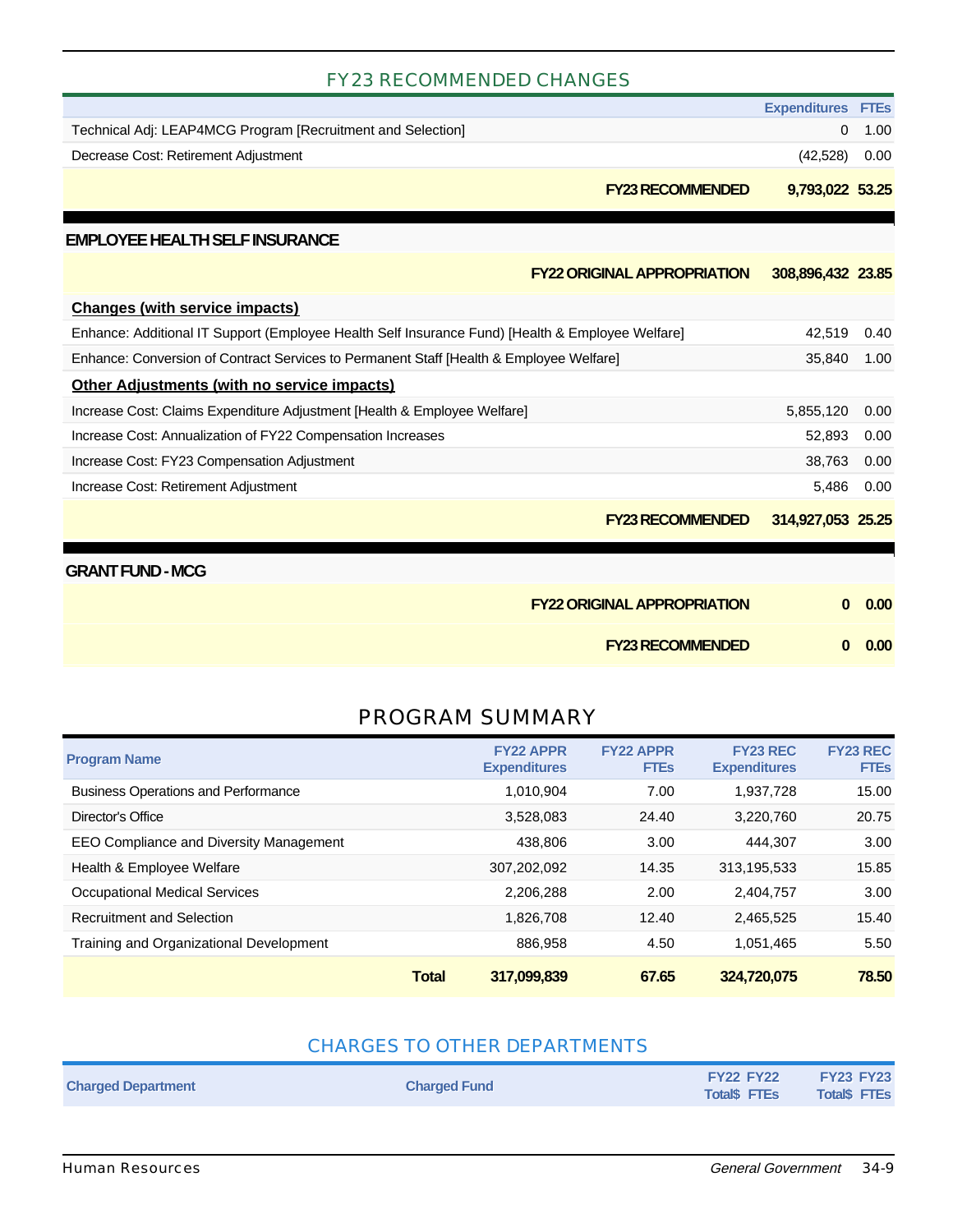#### CHARGES TO OTHER DEPARTMENTS

|                                                      | Total                                             | 1.805.001                               | 0.60 | 1.977.051                               | 0.75 |
|------------------------------------------------------|---------------------------------------------------|-----------------------------------------|------|-----------------------------------------|------|
| NDA - Montgomery County Employee Retirement<br>Plans | Non-Appropriated Funds                            | 9.690                                   | 0.00 | 10.404                                  | 0.00 |
| NDA - Montgomery County Employee Retirement<br>Plans | Retirement Fund (ERS)                             | 155.299                                 | 0.40 | 176.944                                 | 0.55 |
| NDA - Montgomery County Employee Retirement<br>Plans | <b>Employees Retirement Savings Plan</b><br>(RSP) | 27.152 0.20                             |      | 28.014 0.20                             |      |
| Fire and Rescue Service                              | Fire                                              | 1.612.860                               |      | 0.00 1.761.689                          | 0.00 |
| <b>COUNTY GENERAL FUND</b>                           |                                                   |                                         |      |                                         |      |
| <b>Charged Department</b>                            | <b>Charged Fund</b>                               | <b>FY22 FY22</b><br><b>Total\$ FTEs</b> |      | <b>FY23 FY23</b><br><b>Total\$ FTEs</b> |      |

#### FUNDING PARAMETER ITEMS

CE RECOMMENDED (\$000S)

| <b>Title</b>                                                                                                                                                                                                    | <b>FY23</b>  | <b>FY24</b> | <b>FY25</b> | <b>FY26</b> | <b>FY27</b> | <b>FY28</b> |
|-----------------------------------------------------------------------------------------------------------------------------------------------------------------------------------------------------------------|--------------|-------------|-------------|-------------|-------------|-------------|
| <b>COUNTY GENERAL FUND</b>                                                                                                                                                                                      |              |             |             |             |             |             |
| <b>EXPENDITURES</b>                                                                                                                                                                                             |              |             |             |             |             |             |
| <b>FY23 Recommended</b>                                                                                                                                                                                         | 9,793        | 9,793       | 9,793       | 9,793       | 9,793       | 9,793       |
| No inflation or compensation change is included in outyear projections.                                                                                                                                         |              |             |             |             |             |             |
| <b>Annualization of Positions Recommended in</b><br><b>FY23</b>                                                                                                                                                 | $\bf{0}$     | 305         | 305         | 305         | 305         | 305         |
| New positions in the FY23 budget are generally assumed to be filled at least two months after the fiscal year begins. Therefore, the above<br>amounts reflect annualization of these positions in the outyears. |              |             |             |             |             |             |
| <b>Elimination of One-Time Items Recommended in</b><br><b>FY23</b>                                                                                                                                              | 0            | (230)       | (230)       | (230)       | (230)       | (230)       |
| Items recommended for one-time funding in FY23, including funding for the Applicant Tracking System, will be eliminated from the base<br>in the outyears.                                                       |              |             |             |             |             |             |
| <b>Labor Contracts</b>                                                                                                                                                                                          | $\mathbf{0}$ | 221         | 221         | 221         | 221         | 221         |
| These figures represent the estimated annualized cost of general wage adjustments, service increments, and other negotiated items.                                                                              |              |             |             |             |             |             |
| <b>Subtotal Expenditures</b>                                                                                                                                                                                    | 9,793        | 10,089      | 10,089      | 10,089      | 10,089      | 10,089      |
| <b>EMPLOYEE HEALTH SELF INSURANCE</b>                                                                                                                                                                           |              |             |             |             |             |             |
| <b>EXPENDITURES</b>                                                                                                                                                                                             |              |             |             |             |             |             |
| <b>FY23 Recommended</b>                                                                                                                                                                                         | 314,927      | 314,927     | 314,927     | 314,927     | 314,927     | 314,927     |
| No inflation or compensation change is included in outyear projections.                                                                                                                                         |              |             |             |             |             |             |
| <b>Annualization of Positions Recommended in</b><br><b>FY23</b>                                                                                                                                                 | $\bf{0}$     | 24          | 24          | 24          | 24          | 24          |
| New positions in the FY23 budget are generally assumed to be filled at least two months after the fiscal year begins. Therefore, the above<br>amounts reflect annualization of these positions in the outyears. |              |             |             |             |             |             |
| <b>Labor Contracts</b>                                                                                                                                                                                          | $\bf{0}$     | 121         | 121         | 121         | 121         | 121         |
| These figures represent the estimated annualized cost of general wage adjustments, service increments, and other negotiated items.                                                                              |              |             |             |             |             |             |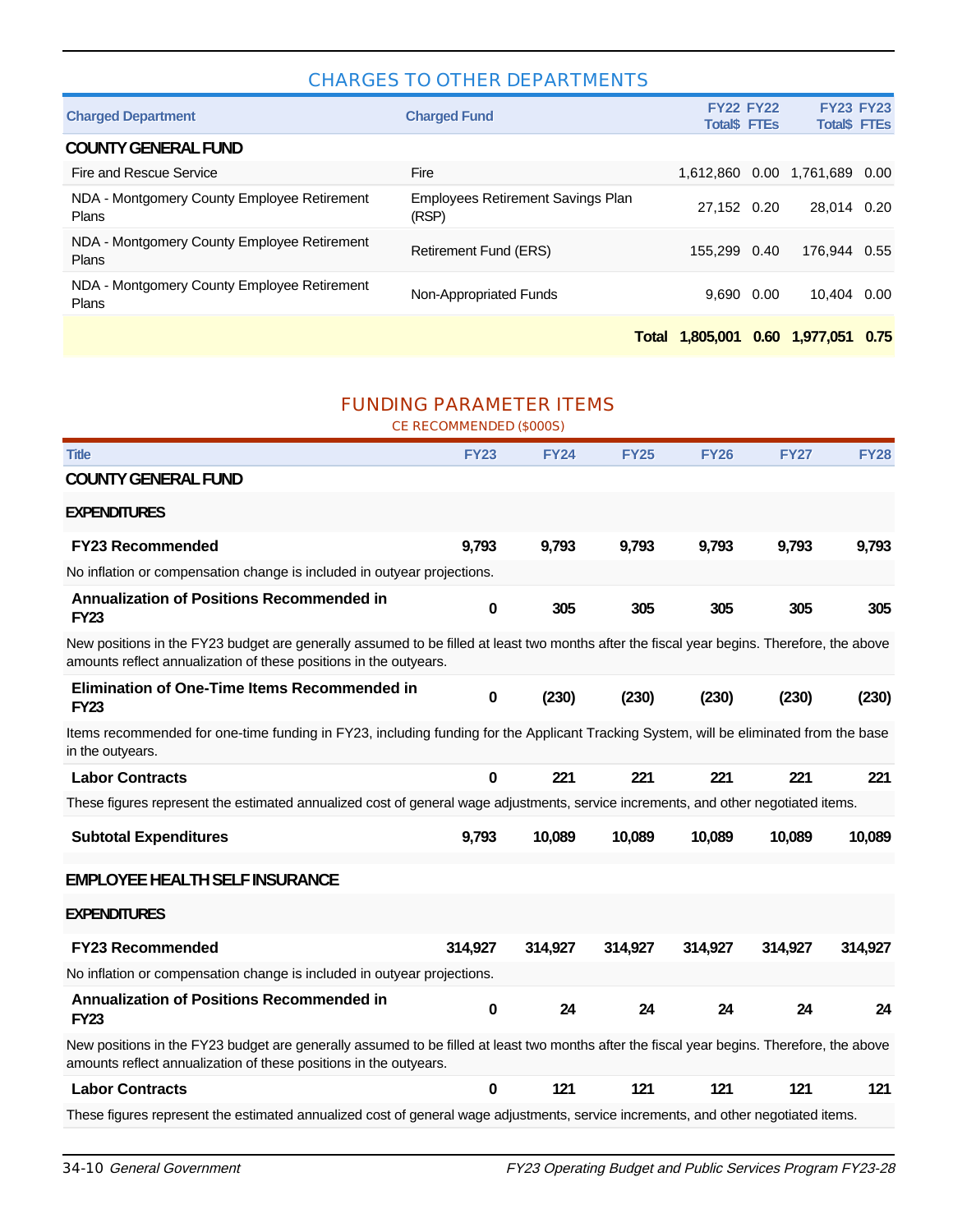| <b>FUNDING PARAMETER ITEMS</b><br>CE RECOMMENDED (\$000S) |             |             |             |                 |             |             |  |  |  |
|-----------------------------------------------------------|-------------|-------------|-------------|-----------------|-------------|-------------|--|--|--|
| <b>Title</b>                                              | <b>FY23</b> | <b>FY24</b> | <b>FY25</b> | <b>FY26</b>     | <b>FY27</b> | <b>FY28</b> |  |  |  |
| <b>Subtotal Expenditures</b>                              | 314.927     | 315.072     |             | 315,072 315,072 | 315,072     | 315.072     |  |  |  |

## ANNUALIZATION OF FULL PERSONNEL COSTS

|                                                             | <b>FY23 Recommended</b> |             | <b>FY24 Annualized</b> |             |
|-------------------------------------------------------------|-------------------------|-------------|------------------------|-------------|
|                                                             | <b>Expenditures</b>     | <b>FTEs</b> | <b>Expenditures</b>    | <b>FTEs</b> |
| <b>Classification and Compensation Support</b>              | 314.432                 | 4.00        | 482,133                | 4.00        |
| <b>Recruitment Strategies</b>                               | 135,620                 | 2.00        | 214,175                | 2.00        |
| Additional IT Support (General Fund)                        | 46.677                  | 0.45        | 73.448                 | 0.45        |
| Additional IT Support (Employee Health Self Insurance Fund) | 42.519                  | 0.40        | 66.830                 | 0.40        |
| <b>MCG LEADS</b>                                            | 81.185                  | 1.00        | 113.410                | 1.00        |
| <b>Total</b>                                                | 620.433                 | 7.85        | 949.996                | 7.85        |